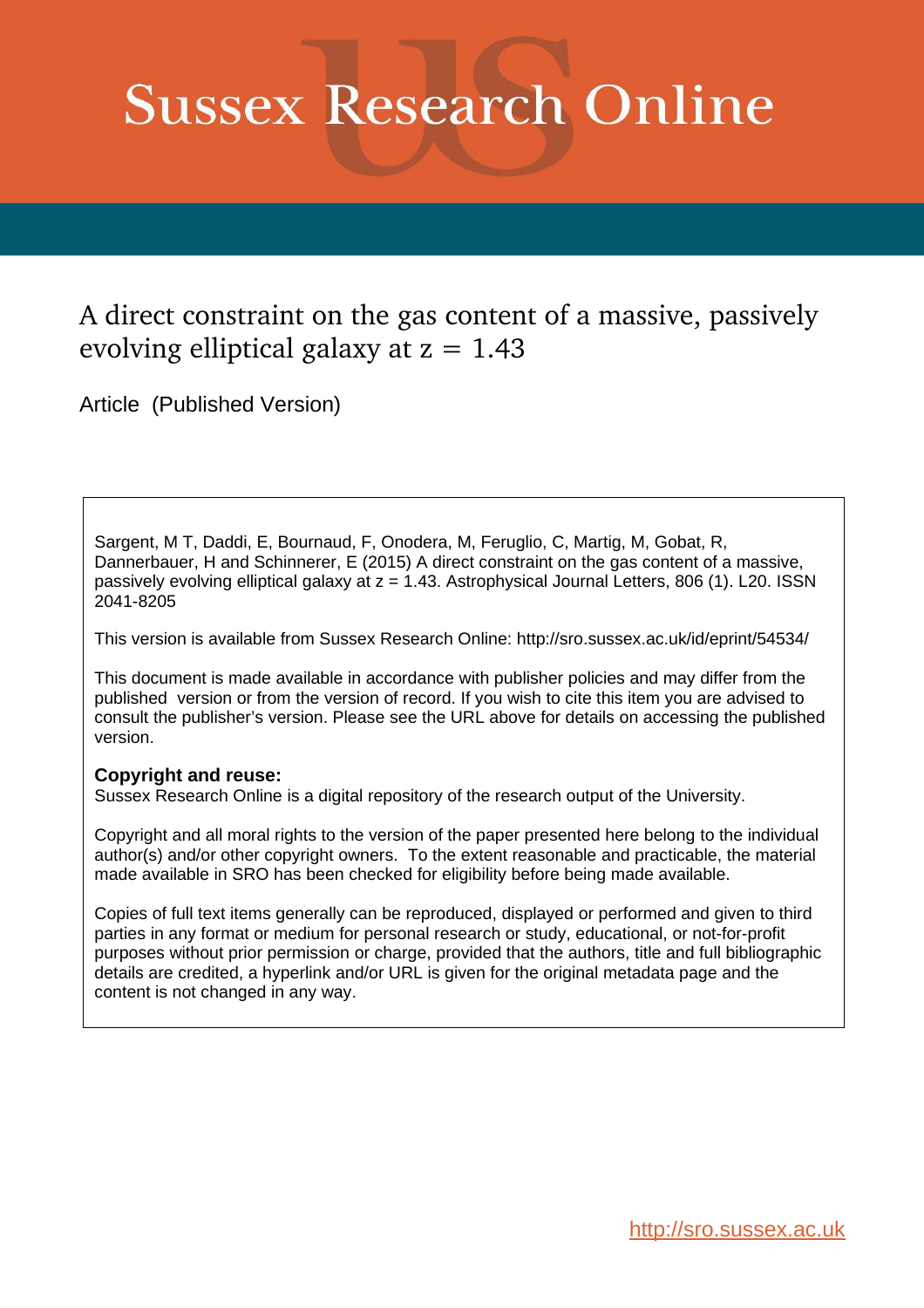#### A DIRECT CONSTRAINT ON THE GAS CONTENT OF A MASSIVE, PASSIVELY EVOLVING ELLIPTICAL GALAXY AT  $z = 1.43*$

M. T. SARGENT<sup>1,2</sup>, E. Daddi<sup>2</sup>, F. Bournaud<sup>2</sup>, M. Onodera<sup>3</sup>, C. Feruglio<sup>4,5,6</sup>.

M. Martig<sup>7,8</sup>, R. Gobat<sup>2,9</sup>, H. Dannerbauer<sup>10</sup>, and E. Schinnerer<sup>7</sup>

<span id="page-1-0"></span><sup>1</sup> Astronomy Centre, Department of Physics and Astronomy, University of Sussex, Brighton, BN1 9QH, UK; [Mark.Sargent@sussex.ac.uk](mailto:Mark.Sargent@sussex.ac.uk) <sup>2</sup> CEA Saclay, DSM/Irfu/Sérvice d'Astrophysique, Orme des Merisiers, F-91191 Gif-sur-Yvett

Received 2015 January 30; accepted 2015 May 21; published 2015 June 10

#### ABSTRACT

Gas and dust in star-forming galaxies at the peak epoch of galaxy assembly are presently the topic of intense study, but little is known about the interstellar medium (ISM) of distant, passively evolving galaxies. We report on a deep 3 mm band search with the IRAM/Plateau de Bure Interferometer for molecular (H<sub>2</sub>) gas in a massive ( $M_{\star} \sim 6 \times 10^{11} M_{\odot}$ ) elliptical galaxy at  $z = 1.4277$ , the first observation of this kind ever attempted. We place a  $3\sigma$  upper limit of  $0.32$  Jy km s<sup>-1</sup> on the flux of the CO( $J = 2 \rightarrow 1$ ) line or  $L'_{\text{CO}} < 8.8 \times 10^9$  K km s<sup>-1</sup> pc<sup>2</sup>, assuming a disklike COmorphology and a circular velocity scaling with the stellar velocity dispersion as in local early-type galaxies (ETGs). This translates to an H<sub>2</sub> mass of <3.9  $\times$  10<sup>10</sup> ( $\alpha_{\text{CO}}$ /4.4)  $M_{\odot}$  or a gas fraction of  $\lesssim$ 6% assuming a Salpeter initial mass function and an ISM dominated by  $H_2$ , as observed in many local, high-mass ellipticals. This low value approaches that of local ETGs, suggesting that the low star formation activity in massive, high-z passive galaxies reflects a true dearth of gas and a lesser role for inhibitive mechanisms like morphological quenching.

Key words: cosmology: observations – galaxies: elliptical and lenticular,  $cD -$  galaxies: evolution – galaxies: ISM – ISM: molecules

#### 1. INTRODUCTION

Molecular gas has been detected through rotational CO transitions out to very high redshift, first in highly luminous sources experiencing "bursty" star formation (SF; submillimeter galaxies and QSOs; e.g., Greve et al. [2005](#page-6-0); Riechers et al. [2006](#page-6-0); Maiolino et al. [2007](#page-6-0)) and subsequently in galaxies undergoing "main-sequence" (MS) SF (e.g., Daddi et al. [2008](#page-6-0); Tacconi et al. [2010](#page-6-0); Geach et al. [2011](#page-6-0)). Observations show that, when the universe was half its current age, MS galaxies had gas reservoirs approximately 10-fold larger than nearby spiral galaxies (e.g., Daddi et al. [2010](#page-6-0); Tacconi et al. [2013](#page-6-0)).

It is not known, however, whether the gas content evolves in a synchronized fashion in both active and passive galaxies, i.e., following a "universal" cosmic decline. Molecular gas is detected in roughly one-fifth of all local early-type galaxies (ETGs) (slightly more in the field than in clusters; cf. Young et al. [2011](#page-6-0)) and typically represents ∼1% of the stellar mass of morphological types E/S0. Do ETG gas fractions increase with redshift? Intuition might suggest this as massive high-z ETGs undergo mergers with gas-rich satellites and accrete a fraction of the latter's gas. Gabor et al.  $(2010)$  $(2010)$  $(2010)$  show that standard quenching mechanisms (gas consumption in mergers, active galactic nucleus (AGN) feedback, virial shocks) produce redsequence galaxies with bluer colors than observed at  $z = 1-2$ because their simulated spheroids retain substantial residual gas, resulting in excessive SF unless additional quenching mechanisms are invoked. Fragmentation-prone gas reservoirs may be kept from forming stars when embedded within a stellar spheroid ("morphological quenching"; Martig et al. [2009](#page-6-0)), implying that high-z ETGs could host gas that cannot be tapped to form stars and has so far escaped attention. This is also consistent with the long gas consumption timescales Saintonge et al. ([2012](#page-6-0)) find in nearby ETGs.

To obtain a first direct measurement of the currently unknown molecular gas reservoirs of distant passive galaxies we searched for  $CO(J = 2 \rightarrow 1)$  line emission from a massive elliptical galaxy at  $z \sim 1.5$  with the Plateau de Bure Interferometer (PdBI). Our target and observations are described in Section [2.2.](#page-2-0) Results and discussion follow in Sections [3](#page-2-0) and [4](#page-3-0). We adopt a flat WMAP-7 cosmology  $(\Omega_m = 0.273$  and  $H_0 = 70.4$  km s<sup>-1</sup> Mpc<sup>-1</sup>; Larson et al. [2011](#page-6-0)).

#### 2. TARGET DESCRIPTION AND DATA

#### 2.1. J100239.52+015659.1—a pBzK-selected, Massive, Elliptical Galaxy at  $z = 1.4277$

A stringent limit on the gas content of distant quiescent galaxies allowing a meaningful comparison with nearby ETGs is most readily achieved for high-mass galaxies. We selected the most massive galaxy—J100239.52+015659.1 (pBzK-217431)—of Onodera et al. ([2012,](#page-6-0) hereafter O12). pBzK-217431 is a BzK-selected (Daddi et al. [2004](#page-6-0)), passively evolving, red elliptical galaxy in the COSMOS field with spectroscopic redshift  $z = 1.4277 \pm 0.0015$  (derived from a

<sup>\*</sup> Based on observations with the Plateau de Bure Interferometer (PdBI), operated by the Institute for Radio Astronomy in the Millimeter range (IRAM), funded by a partnership of INSU/CNRS (France), MPG (Germany) and IGN (Spain).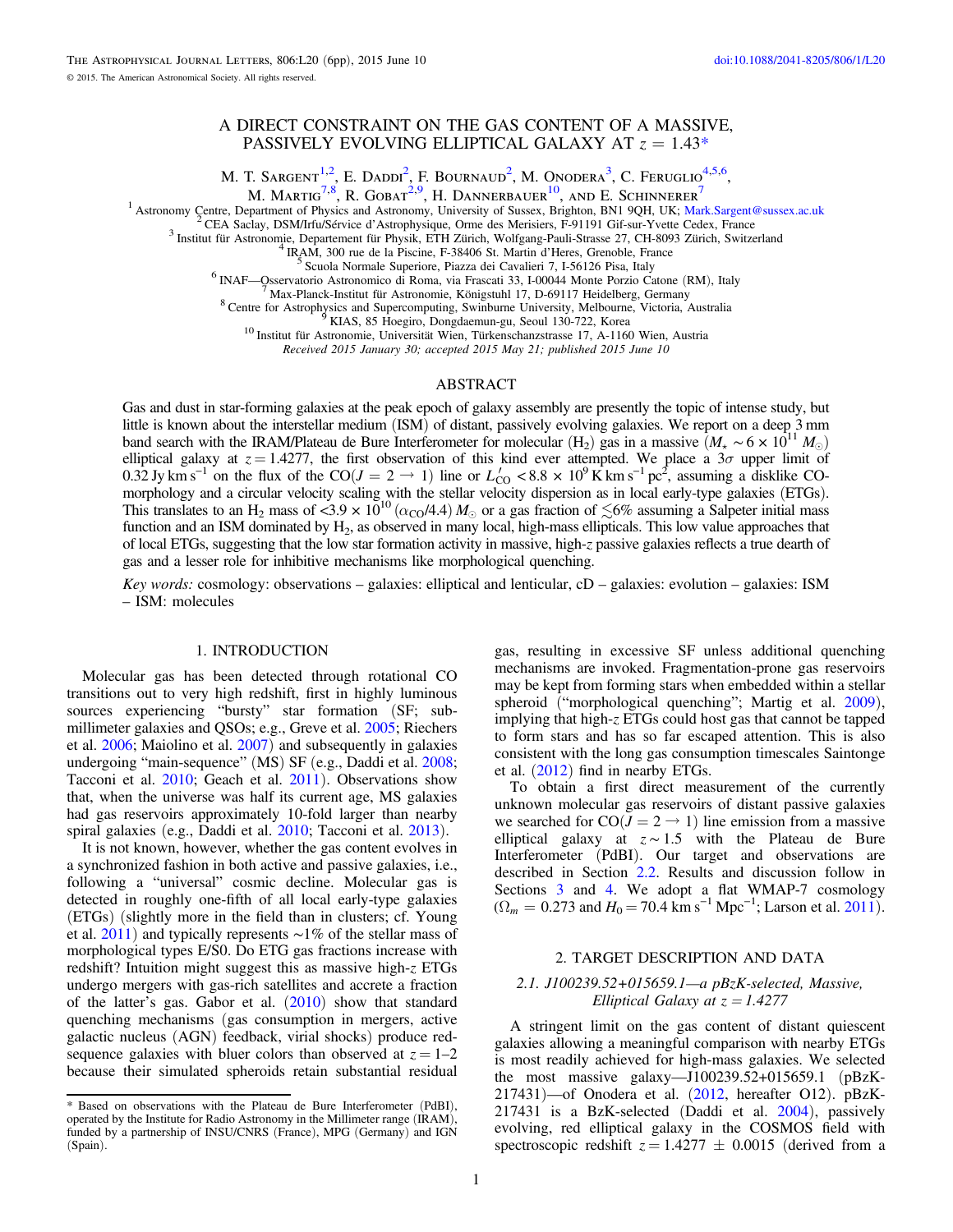<span id="page-2-0"></span>high-confidence detection of the 4000 Å break) and age ∼1.1 Gyr (corresponding to the average "build" redshift  $z \sim 2.3$  for the bulk of stars in ETGs in the [O12](#page-6-0) sample; Onodera et al. [2015](#page-6-0)). With a stellar mass<sup>11</sup> of  $6.6^{+0.5}_{-1.9} \times 10^{11} M_{\odot}$ (from spectral energy distribution (SED) fitting in  $O(12)$ , this object is among the most massive and luminous  $(K_{\text{Vega}} = 17.56)$  ETGs known at this redshift. It is 5–10 times more massive than star-forming galaxies (SFGs) at a similar redshift followed up in CO by Daddi et al. ([2010](#page-6-0)) or the PHIBSS survey (Tacconi et al. [2013](#page-6-0)). pBzK-217431 lies within  $1\sigma$  of the local mass–size relation for elliptical galaxies (e.g., Newman et al. [2012](#page-6-0)) and has an optical surface brightness distribution consistent with the canonical de Vaucouleurs profile ([O12](#page-6-0); Mancini et al. [2010](#page-6-0)).

#### 2.2. IRAM PdBI 3 mm Band  $CO(J = 2 \rightarrow 1)$  Follow-up

pBzK-217431 was observed in several tracks between 2011 June 21–30, (IRAM project ID V032) and 2012 May 26–July 19 (project ID V09E), always with five PdBI antennae onsource, excluding one track in 2012 conducted with only four antennae. During both observation campaigns all tracks were carried out in the compact D-configuration (angular resolution:  $6\%5 \times 5\%7$ , with the 3.6 GHz WideX correlator tuned to the expected frequency of redshifted  $CO(J = 2 \rightarrow 1)$  at 94.96 GHz  $(\nu_{\text{rest}} = 230.538 \text{ GHz})$ . In 2011 the phase center of the observations lay on pBzK-217431 and in 2012 on a nearby dwarf-like galaxy with photometric redshift  $z<sub>phot</sub> = 0.215$ (Ilbert et al. [2013](#page-6-0)), offset ∼7″ from pBzK-217431 (Figure  $1(c)$ ). This shift was applied following the detection of a broad (760 MHz; detected with  $S/N = 6.5$  in the *uv*-plane) emission feature associated with the neighboring galaxy in multiple tracks in 2011. Given the photometric redshift of the dwarf galaxy, this could have represented a  $CO(J = 1 \rightarrow 0)$ line emission feature, but the data gathered in 2012 suggested this was an artifact. We reduced the data from the two observing periods individually with the GILDAS software packages CLIC and MAPPING and relying on varying combinations of the calibrators 0851+202, 0906+015, 0923 +392, 1005+066, 1040+244, 1055+018, 3C84, 3C273, 3C345, CRL618, and MWC349 for pointing and phase calibration, and on either 0923+392, 1005+066, 3C279, MWC349, 3C84, or 3C345 for flux calibration. Data sets V032 and V09E were subsequently combined after correcting for primary beam attenuation and phase shifting between the two pointing centers. After flagging of poor visibilities the combined data set has a total five-antenna (six-antenna) equivalent observing time of 11.59 (7.73) hr and reaches a noise level of 0.33 mJy/ beam per 40 MHz channel (126 km s<sup>-1</sup>). This sensitivity was not sufficient to detect CO emission. Figure  $1(a)$  shows the featureless spectrum binned in 40 MHz channels, extracted at the location of pBzK-217431 and centered on the expected position of redshifted  $CO(J = 2 \rightarrow 1)$ .

#### 3. RESULTS

To set an upper limit on the CO( $J = 2 \rightarrow 1$ ) line flux we assume that—as observed in most massive, local ETGs (Alatalo et al. [2013](#page-6-0))—the molecular gas in pBzK-217431 has settled into a rotating disk with circular velocity  $V_c = \kappa \sigma_{\star}$ .



Figure 1. PdBI 3 mm observations of pBzK-217431. (a) Spectrum extracted at the target position within  $\pm 2000 \text{ km s}^{-1}$  of the expected frequency of redshifted CO( $J = 2 \rightarrow 1$ ). Dashed lines:  $\pm 1\sigma$  noise level for 40 MHz channels. (b) Map of the emission integrated over the expected FWHM of the CO line  $(280 \text{ MHz or } 882 \text{ km s}^{-1})$ ; see panel (a), gray area). Solid (dotted) contours: positive (negative) 1 and  $2\sigma$  noise level. Inset: synthesized beam. (c) HST  $I$ -band imaging of pBzK-217431 and surroundings (image size—  $30'' \times 30''$ ; zoom-in size—2".5  $\times$  2".5). Blue/red circle: phase center of the two separate PdBI pointings targeting the pBzK-217431 field (Section 2.2). Pointing centers are indicated with crosses in panel (b).

 $\frac{11}{11}$  In accordance with literature on IMF variations (e.g. Grillo & Gobat [2010;](#page-6-0) Cappellari et al.  $2012$ ; Conroy & van Dokkum  $2012$ ) we henceforth adopt a Salpeter ([1955](#page-6-0)) IMF for pBzK-217431 and a Chabrier ([2003](#page-6-0)) IMF for SFGs.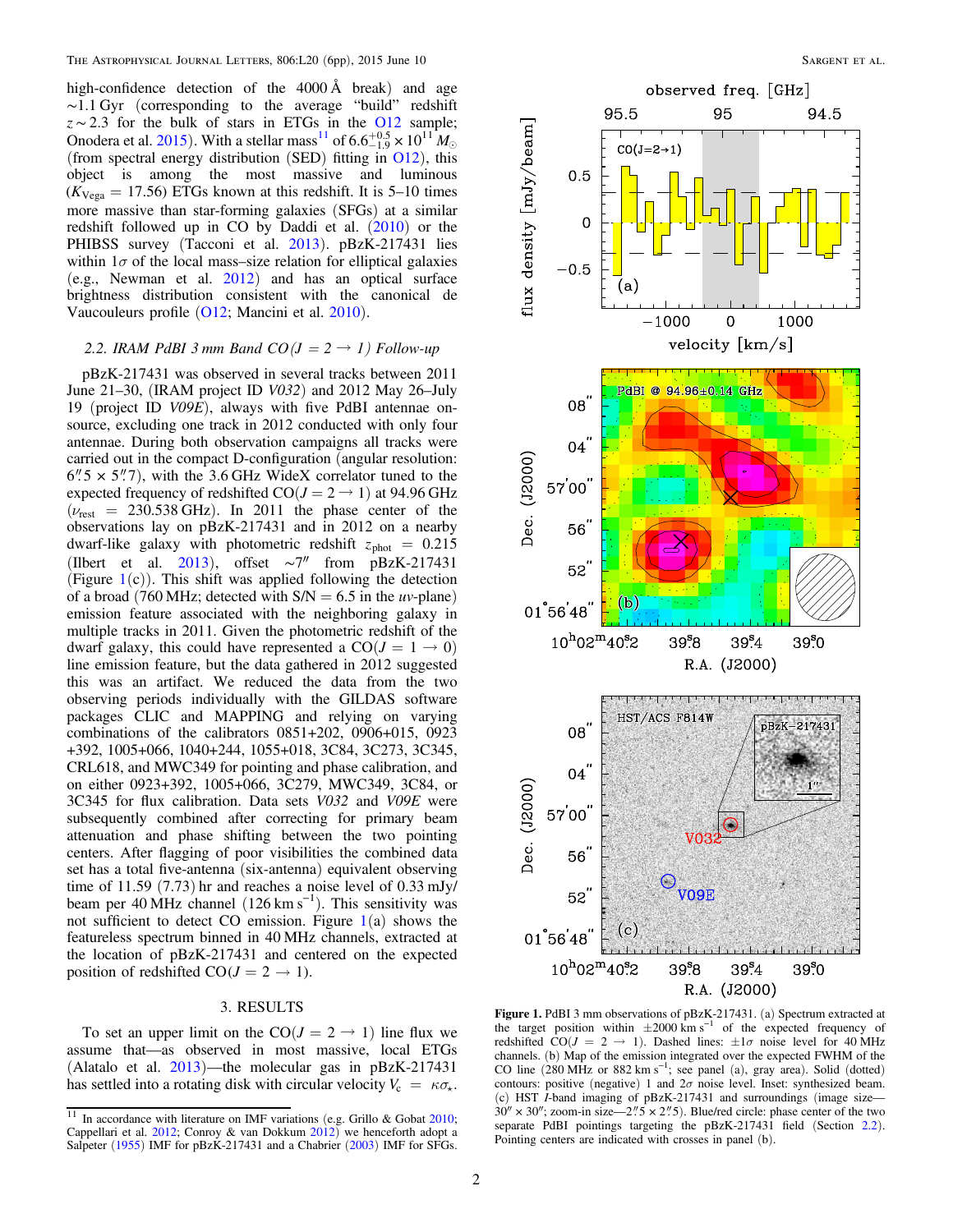<span id="page-3-0"></span>Following the dynamical analysis on ATLAS<sup>3D</sup> ETGs by Cappellari et al. ([2013](#page-6-0)), we set  $\kappa \sim 1.64$  (i.e., intermediate between the maximal circular velocity and the circular velocity at the effective radius). We have no direct measurement of the velocity dispersion for pBzK-217431 but adopt the average  $\sigma_{\rm t} = 330$  km s<sup>-1</sup> of the 1.4 < z < 2.1 ETG parent sample (Onodera et al. [2015](#page-6-0)). This value agrees well with velocity dispersions found by other high-z ETG studies (e.g., Newman et al. [2010](#page-6-0)) and translates to an expected line width  $2V_c \sim$ 910 km s<sup>-1</sup> (approx. seven spectral channels) if we assume a gas disk with inclination angle<sup>12</sup>  $i = 57°3$ , i.e., the mean orientation for randomly oriented disks in 3D.

Figure [1](#page-2-0)(b) shows the flux distribution within  $\sim$ 15″ of the target position after integration of the 3 mm spectrum over seven channels  $(280 \text{ MHz}; 882 \text{ km s}^{-1} \text{ in velocity space})$ centered on the expected line frequency. While we see a  $\sim 3\sigma$ flux concentration  $3''$  north of pBzK-2[1](#page-2-0)7431 in Figure 1(b), we do not consider this a reliable signature of weak line emission from our target. This is supported by the fact that the total number of  $>2\sigma$  pixels in the displayed region is fully consistent with Gaussian statistics. At very low signal-to-noise the most robust estimate of the flux is generally obtained at the phase center where we detect flux only at  $1.2\sigma$  significance. The  $1\sigma$ noise level for  $I_{\text{CO}(J=2\rightarrow 1)}$  is 0.11 Jy km s<sup>-1</sup>, leading to a 3 $\sigma$ upper line luminosity limit  $L'_{CO(J=2\rightarrow 1)}$  <  $8.8 \times 10^9$  K km s<sup>-1</sup> pc<sup>2</sup> following Solomon & Vanden Bout  $(2005,$  $(2005,$  $(2005,$  Equation  $(3)$ ).

For ATLAS<sup>3D</sup> ETGs CO( $J = 2 \rightarrow 1$ ) emission is consistent with thermal excitation (Young et al. [2011](#page-6-0)) and can thus be used as a direct tracer of the  $H<sub>2</sub>$  content. Converting our line flux limit to a constraint on the gas mass of pBzK-217431 requires choosing a CO-to-H<sub>2</sub> conversion factor. Interstellar medium (ISM) conditions in low-z ETGs generally resemble those of local spiral galaxies (dense gas fractions—Krips et al.  $2010$ ; H<sub>2</sub> surface densities—Young et al.  $2011$ ; dust temperatures—Crocker et al. [2012;](#page-6-0) low SF efficiency, SFE— Martig et al. [2013](#page-6-0)), leading us to adopt a Milky-Way-like  $\alpha_{\text{CO}}$  $\sim 4.4 M_{\odot} / (K \text{ km s}^{-1} \text{ pc}^2)$ . A similar  $\alpha_{\text{CO}}$  is inferred when considering a metallicity-dependent conversion factor (e.g., Genzel et al. [2012;](#page-6-0) Schruba et al. [2012](#page-6-0)) and using the slightly super-solar, average enrichment *Z*/*Z*<sub>⊙</sub> ~ 1.2 of ETGs of the [O12](#page-6-0) sample. Finally, we note that simulations of high-z ellipticals with a range of gas fractions (∼10%–50%) and postprocessing with Large Velocity Gradient (LVG) models predict  $\alpha_{\rm CO}$ -values comparable to that of the Milky Way as well (Bournaud et al. [2014](#page-6-0)).

Atomic (HI) to molecular gas ratios in nearby ETGs vary with environment and kinematic state. Based on the fifth nearest neighbor distribution of galaxies in the COSMOS field with a similar redshift  $z = 1.43 \pm 0.2$  as our target, pBzK-217431 lies in an average density environment (54th percentile of the density distribution), where HI can dominate the gas phase for nearby ETGs (e.g., Welch et al. [2010](#page-6-0)). Conversely, it is in a mass regime where locally HI-poor slow rotators dominate the ETG population. Absent direct HI measurements, we assume that mass is the key factor and that CO emission traces the entire gas reservoir, similar to ETGs in the local sample of Crocker et al.  $(2011)$  $(2011)$  $(2011)$ . In this case, our observations constrain the gas mass of pBzK-217431 to be  $M_{\text{gas}} < 3.9 \times 10^{10}$ 

Table 1 Source Properties: pBzK-217431

| Quantity/Observable                                                        | Value                                                               |
|----------------------------------------------------------------------------|---------------------------------------------------------------------|
| R.A. [J2000]                                                               | $10^{h}02^{m}39^{s}527$                                             |
| Decl. [J2000]                                                              | $+01^{\rm d}56^{\rm m}59^{\rm s}12$                                 |
| z <sub>spec</sub>                                                          | $1.4277 \pm 0.0015$                                                 |
| $M_{\star}(M_{\odot})$                                                     | $6.6^{+0.5}_{-1.9} \times 10^{11}$                                  |
| $r_e$ (kpc)                                                                | $7.19 \pm 1.95$                                                     |
| Sérsic index $n$                                                           | $3.8 \pm 0.6$                                                       |
| rms/40 MHz (mJy)                                                           | 0.33                                                                |
| $I_{\text{CO}(J=2\rightarrow 1)}$ (Jy km s <sup>-1</sup> )                 | $< 0.32 \sqrt{\left(\frac{\Delta v}{882 \text{ km s}^{-1}}\right)}$ |
| $L'_{\text{CO}(J=2\rightarrow 1)}$ (K km s <sup>-1</sup> pc <sup>2</sup> ) | $< 8.8 \times 10^{9}$                                               |
| $M_{\text{mol.}}(M_{\odot})$                                               | $<3.9 \times 10^{10} \left( \frac{\alpha_{\text{CO}}}{44} \right)$  |
| $f_{\rm gas}$                                                              | $5.8\%$                                                             |

Notes. Properties listed above horizontal divider are from Onodera et al. ([2015](#page-6-0)). Upper limits are quoted at  $3\sigma$  significance.

 $(\alpha_{\rm CO}/4.4)$  *M*. This is comparable to gas masses in MS galaxies at  $1 < z < 2$ , whereas pBzK-217431 is an order of magnitude more massive, resulting in a  $3\sigma$  upper limit<sup>13</sup> of  $f_{\text{gas}}$  =  $M_{\rm gas}/(M_{\star} + M_{\rm gas})$  <5.8%, i.e., a factor 10 lower than most CO-detected MS galaxies at the peak epoch of galaxy assembly. The properties of pBzK-217431 are summarized in Table 1.

#### 4. DISCUSSION

#### 4.1. The Gas Content of pBzK-217431 in the Galaxy Evolution Context

As a proxy for the redshift evolution of ETG gas fractions that involves no assumptions about  $\alpha_{\text{CO}}$  we compare in Figure [2](#page-4-0)(a) the  $L'_{\text{CO}}/M_{\star}$  ratio of pBzK-217431 with sample averages for MS galaxies at  $z < 2.5$  and  $z \sim 0$  ETGs<sup>14</sup> from ATLAS<sup>3D</sup> (Young et al. [2011](#page-6-0)). Median  $L'_{\rm CO}/M_{\star}$  values of literature MS galaxy samples are plotted with spiral galaxy symbols: z ~ 0—HERACLES and COLD GASS (Leroy et al.  $2009$ ; Saintonge et al.  $2011$ );  $0.1 < z < 0.6$ —Daddi et al. ([2010](#page-6-0)), Geach et al. ([2011](#page-6-0)) and EGNoG (Bauermeister et al.  $2013$ );  $1.1 < z < 1.7$  and  $z > 2$ —Daddi et al.  $(2010)$  $(2010)$  $(2010)$ ; and PHIBSS (Tacconi et al. [2013](#page-6-0)). The continuous evolution of the gas content in z < 2.5 MS galaxies with  $M_{\star} \sim 5 \times 10^{10} M_{\odot}$ , the typical mass of all these samples, is traced by the gray band, based on the scaling relations between  $M_{\star}$ , star formation rate (SFR), molecular gas mass  $M_{\text{mol}}$ , and  $\alpha_{\text{CO}}$  calibrated in Sargent et al.  $(2014)$  $(2014)$  $(2014)$ . For ATLAS<sup>3D</sup> ETGs we plot the median of the subset of CO-detected ETGs (22% of ATLAS<sup>3D</sup> ETGs) and an upper limit on the median  $L_{\text{CO}}^f / M_{\star}$  ratio of the overall sample, placed at the 84th percentile of the Kaplan & Meier ([1958](#page-6-0)) distribution, which accounts for both the CO-detections and non-detections. The upper limit on the CO-deficit of pBzK-217431 relative to  $z \sim 1.4$  MS galaxies is ∼20 (see

<sup>&</sup>lt;sup>12</sup> Line width and velocity-integrated flux  $I_{\text{CO}}$  vary with viewing angle as  $\sin(i)$  and  $\sqrt{\sin(i)}$ , respectively. For an edge-on gas disk the upper limits on the CO-luminosity and H<sub>2</sub> mass would thus increase by ~10%.

<sup>&</sup>lt;sup>13</sup> Although  $M_{\text{gas}}$  appears in numerator and denominator of  $f_{\text{gas}}$ , we can nevertheless define a meaningful upper limit on the gas fraction because the inverse  $1/f_{\text{gas}} = 1 + M_{*}/M_{\text{gas}}$  represents a well defined *lower* limit on  $1/f_{\text{gas}}$  when, as here, only an upper limit on  $M_{\text{gas}}$  is available.

<sup>&</sup>lt;sup>14</sup> Masses for ATLAS<sup>3D</sup> ETGs are the product of the *r*-band luminosity and mass-to-light ratios from JAM modeling in Cappellari et al. ([2012](#page-6-0)).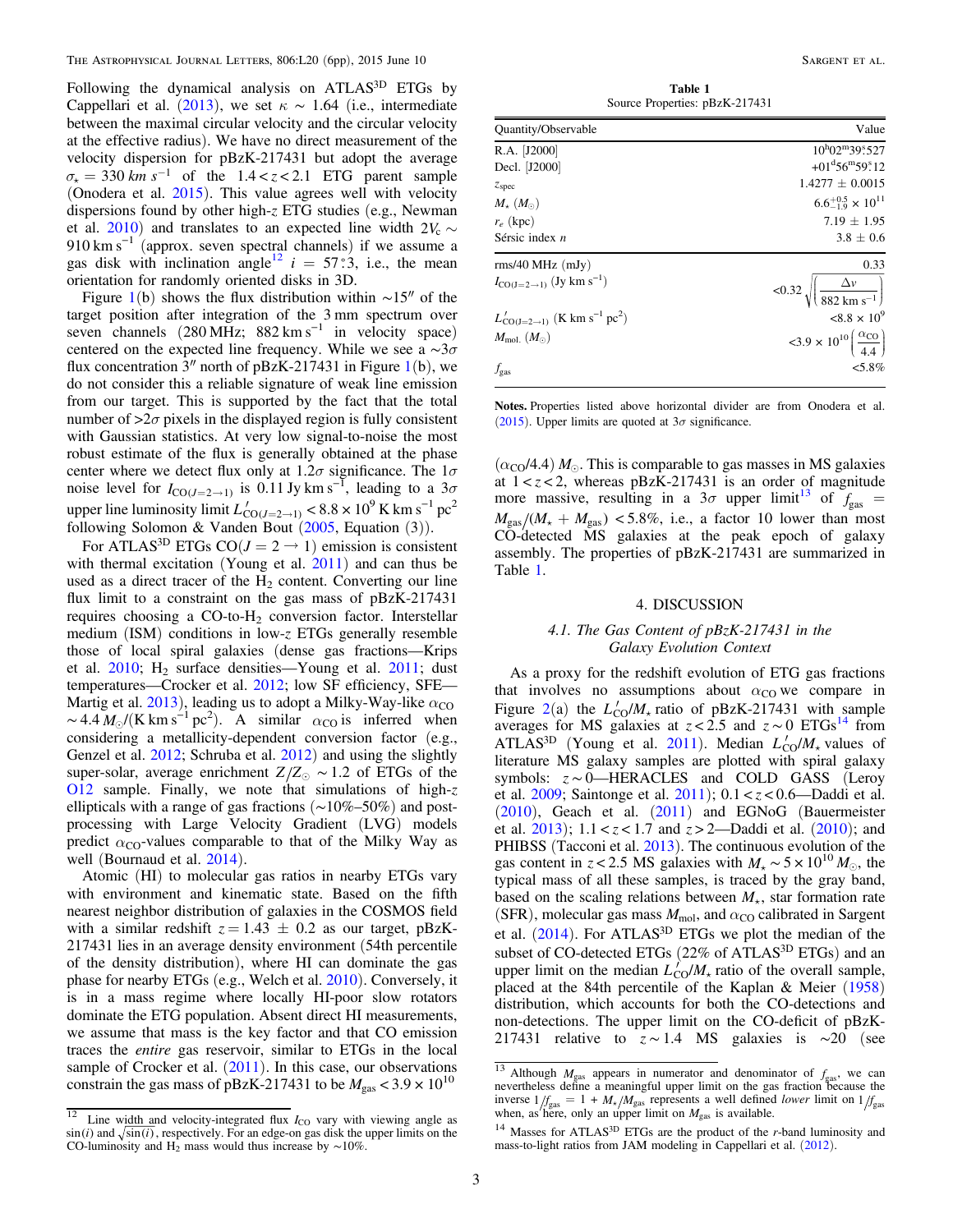<span id="page-4-0"></span>

Figure 2. CO emission and gas content of pBzK-217431 compared to ATLAS<sup>3D</sup> ETGs and  $0 < z < 2.5$  main-sequence (MS) galaxies. (a)  $3\sigma$  upper limit on the ratio of CO luminosity and stellar mass  $M_*$  for pBzK-217431, plus typical  $L'_{\text{CO}}/M_*$  ratios measured for ATLAS<sup>3D</sup> ETGs (light red—median of CO-detected ETGs; dark red —upper limit on sample median for all ATLAS3D ETGs), and literature MS galaxy samples. (See annotations for survey names. Author abbreviations: D10b—Daddi et al. [2010](#page-6-0); G11—Geach et al. [2011](#page-6-0).) For MS galaxies we plot the median  $L'_{\rm CO}/M_{\star}$  and redshift of the combined samples; error bars illustrate the 1 $\sigma$  scatter in the data. Dark gray, solid line: expected redshift evolution of  $L_{\text{CO}}^{\text{F}}/M_{\star}$  for an average MS galaxy with  $M_{\star} = 5 \times 10^{10} M_{\odot}$  (Section [4.1](#page-3-0)). Dashed lines (edges of light gray shading):  $L'_{\rm CO}/M_{\star}$  ratio for  $\pm 1\sigma$  ( $\pm 2\sigma$ ) outliers to the MS. (b) Molecular gas fraction  $f_{\rm mol}$  for ATLAS<sup>3D</sup> ETGs compared to the average relation between gas fraction and  $M_{\star}$  for massive  $z \sim 0$  MS galaxies. (Shading/lines as in panel (a); in panels (b) and (c) the gray shading fades away at the cross-over mass, above which ETGs dominate SFGs by number at the respective redshift.) (c) As in panel (b), but highlighting the paucity of gas in pBzK-217431 with respect to typical gas fractions of massive MS galaxies at the same redshift. Dotted lines: ±1σ scatter of *f* mol. in z ∼ 0 MS galaxies (cf. panel (b)).

Figure  $2(a)$ ), comparable to that of CO-detected ATLAS<sup>3D</sup> ETGs relative to local spirals. This limit is not stringent enough for a helpful comparison with the full ATLAS<sup>3D</sup> ETG sample median.

In the [Introduction](#page-1-0) we asked whether gas fractions in starforming and quiescent galaxies evolved with time by equal proportions. A quantitative comparison must involve the fact that  $pBzK-217431$  is about  $10\times$  as massive as ATLAS<sup>3D</sup> ETGs on average. Figures  $2(b)$  and (c) show that gas fractions of local ETGs vary inversely with  $M_{\star}$ , reaching  $\leq 1\%$  at the highest masses. Our observations are not sufficiently deep to start testing whether or not, at fixed  $M_{\star}$ ,  $f_{\text{gas}}$  for quiescent galaxies is constant over the last ∼10 Gyr. Over this period gas fractions of normal galaxies with masses at or above the knee of the stellar mass function ( $M^* \sim 10^{11} M_{\odot}$ ) evolve by a factor of four to five (from a few to about  $15\% - 30\%$ ; cf. Figures  $2(b)$ and (c) or Tacconi et al. [2013;](#page-6-0) Scoville et al. [2014](#page-6-0)). For pBzK-217431 and local ETGs the values are  $\langle 6\% \rangle$  and  $\langle 1\% \rangle$ respectively, such that we cannot exclude a similar ∼5-fold evolution of *f* gas for ETGs based solely on our observations.

Combining our upper limit on the gas mass of pBzK-217431 with SFR-estimates from ETG stacked optical spectra and optical-to-IR SEDs (Man et al. [2014;](#page-6-0) Onodera et al. [2015](#page-6-0)), we can estimate its SFE. The average specific SFR of  $< 10^{-11}$  yr<sup>-1</sup> for the ETG sample of [O12](#page-6-0) is consistent with the upper limit for the dust-obscured SFR in the largest mass bin of a larger sample of photometrically selected quiescent galaxies in Man et al. ([2014](#page-6-0)). Applied to pBzK-217431 this level implies a SFR of  $\leq 5-10 M_{\odot}$  yr<sup>-1</sup>, while SED fitting (Man et al. [2014](#page-6-0)) suggests SFR  $\sim 0.4 M_{\odot}$  yr<sup>-1</sup>. The resulting, loose constraint on the gas depletion time  $\tau_{\text{depl.}} = M_{\text{gas}} / \text{SFR}$  is  $\lesssim 90 \left(\alpha_{\text{CO}} / 4.4\right) \text{Gyr}$ (see Figure [3](#page-5-0)). Presuming that, similar to nearby ETGs (e.g., Saintonge et al. [2012;](#page-6-0) Martig et al. [2013](#page-6-0)), high-z ETGs have 2–5× lower SFEs than disk galaxies, this means that a roughly 10-fold sensitivity increase compared to our PdBI observations would be required to detect an expected gas reservoir of order  $10^{9}$   $M_{\odot}$ . This highlights the need for alternative ISM tracers or deeper observations, e.g., with ALMA, in order to advance our knowledge of the cold gas in distant quiescent galaxies.

#### 4.2. Considerations on Feedback and Quenching

Galaxies as massive as pBzK-217431 at  $z = 1.4277$  are prime candidates for suffering so-called "mass quenching" (e.g., Peng et al. [2010,](#page-6-0) Figure 15). Various mechanisms potentially contribute to mass quenching, and more widespread observations of the ISM of quenched galaxies as presented here should ultimately reveal which (combination) of these is most important. Examples of internal processes are gravitational/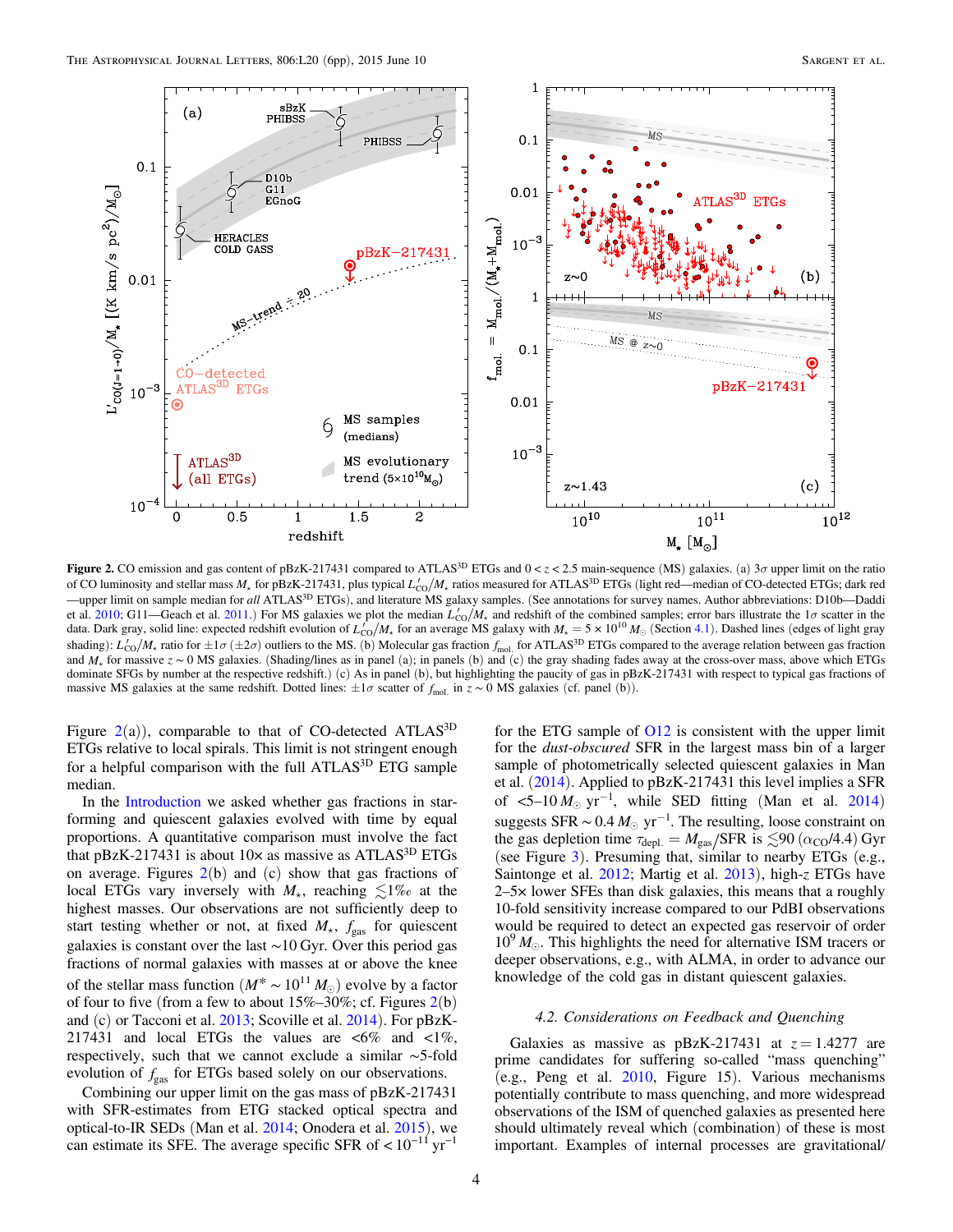<span id="page-5-0"></span>

**Figure 3.** Location of pBzK-217431 in the integrated Schmidt–Kennicutt diagramme (a) and in SFE vs.  $f_{\text{mol}}$  space (b). Data points scattering around the "MS" SF<br>law in (a) are literature main sequence colories (compiled law in (a) are literature main-sequence galaxies (compiled in Sargent et al. [2014,](#page-6-0) Sa14). Crosses (open circles): low-(high-)z starbursts with measured  $\alpha_{\text{CO}}$  and typically ∼15 × higher SFE than MS galaxies. Indicative SFR estimates for pBzK-217431 are from average spectral/SED properties of z ∼ 1.5 ETG samples ([O12;](#page-6-0) Man et al. [2014](#page-6-0)). Colored symbols indicate the properties of simulated gas-rich/gas-poor (purple/dark red) ETGs and gas-rich/gas-poor (blue/orange) disks (see discussion in the text). Error bars on simulated data points illustrate variations in the simulations of these quantities over a few 100 Myr.

morphological quenching (Martig et al. [2009;](#page-6-0) Genzel et al. [2014](#page-6-0)), AGN-feedback (e.g., Granato et al. [2004](#page-6-0)) or SF-activity (e.g, Ceverino & Klypin [2009](#page-6-0)). Feedback suppresses SF by removing gas, while simulations of morphological quenching have shown that the SFR of ETGs can remain minimal for several Gyr, notwithstanding gas fractions of 5%–10% (cf. Figure 3 in Martig et al. [2009](#page-6-0)). Our non-detection for pBzK-217431 thus indicates that massive high-z ellipticals at high redshift are truly gas-poor. We illustrate this with Figure  $3(b)$ , which compares  $SFE(s)$  and molecular gas fraction(s) for pBzK-217431 and low- and high-z MS galaxies with simulated z ∼ 2 ETGs (purple—simulated ETG with *f* mol. ∼ 50%; dark red—simulated  $f_{\text{mol}_1} \lesssim 10\%$ ) having  $M_{\star} \sim 4 \times 10^{10}$  (open symbols) and  $\sim 10^{11} M_{\odot}$  (filled symbols). These simulations include those from Bournaud et al.  $(2014)$  $(2014)$  $(2014)$  and similar models with other parameters (galaxy type/gas fraction) with 3 pc resolution. They are idealized closed-box models with a chosen initial stellar structure and gas fraction, evolved for a few dynamical times including self-gravity, hydrodynamics, cooling, and stellar feedback to compute the phase-space distribution of the ISM and the associated SFE. In gas-rich simulated ETGs, morphological quenching is ineffective, as evidenced by the fact that these systems have the same SFEs as both observed and simulated gas-rich disk galaxies. Conversely, morphological quenching could be responsible for the small (comparable to the dispersion of the SF-law) SFE-offset between the gas-poor simulated ETGs and simulated  $z \sim 0$ disks (orange spirals). The low SFRs of massive, high-z ellipticals are thus not the result of unusually low SFE caused by gravitational stabilization of gas reservoirs, but morphological quenching might shut down SF completely in already gaspoor ETGs. Note that the absence of gas need not be the outcome of active expulsion by AGN or stellar feedback. Submillimeter galaxies as the commonly assumed progenitors of early ellipticals usually have sufficiently short gas consumption times (e.g., Bothwell et al. [2013](#page-6-0)) for reservoir depletion to well below the sensitivity of our observations of pBzK-217431.

#### 5. SUMMARY

We presented the outcome of a deep IRAM/PdBI 3 mm search for  $CO(J = 2 \rightarrow 1)$  emission from pBzK-217431, a massive, passively evolving elliptical galaxy at  $z = 1.4277$ . Though undetected in CO, we could infer a  $3\sigma$  upper limit of 5.8% for its gas fraction. This is almost 10× below the typical *f* gas of MS galaxies at the same epoch and comes close to the gas fractions of local ATLAS<sup>3D</sup> ETGs, although our limit is not stringent enough for a direct comparison with the most massive ellipticals in the nearby universe where *f* gas ∼ 1‰. Observational data on the gas content of quiescent galaxies not only tells us about the currently unknown contribution of such galaxies to the cold gas history of the universe (e.g. Walter et al. [2014;](#page-6-0) M. T. Sargent et al. 2015, in preparation), it also provides insight into how/which quenching and feedback processes influence the ISM of the host galaxy (e.g., Ciotti & Ostriker [1997](#page-6-0)). Our gas fraction measurement for pBzK-217431 leads us to speculate that moderate-sized,